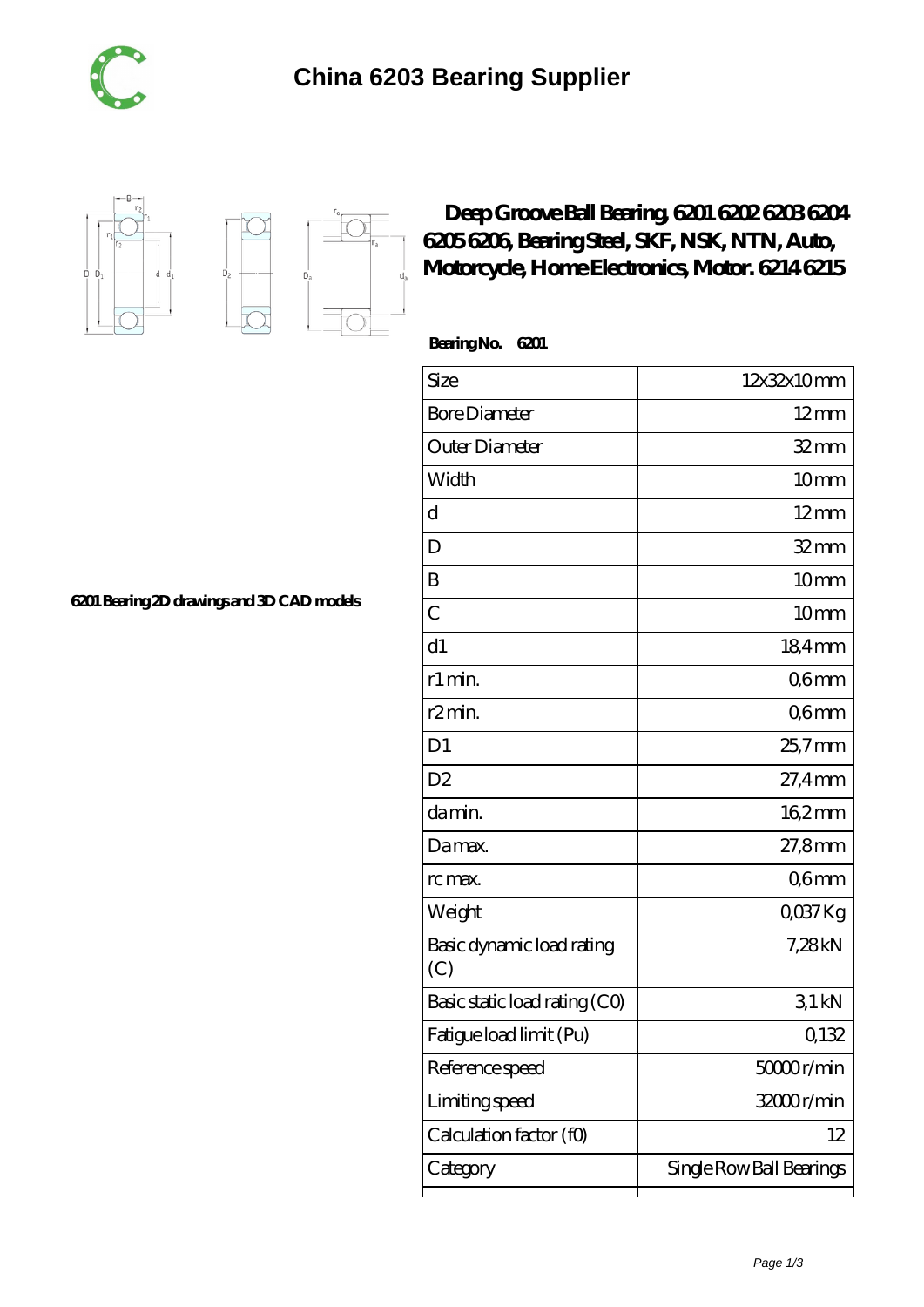

## **[China 6203 Bearing Supplier](https://m.tuto-webmaster.com)**

| Inventory                          | 00                                                                                                                                                                          |
|------------------------------------|-----------------------------------------------------------------------------------------------------------------------------------------------------------------------------|
| Manufacturer Name                  | <b>SKF</b>                                                                                                                                                                  |
| Minimum Buy Quantity               | N/A                                                                                                                                                                         |
| Weight / Kilogram                  | 0039                                                                                                                                                                        |
| Product Group                      | <b>BOO308</b>                                                                                                                                                               |
| Enclosure                          | Open                                                                                                                                                                        |
| Precision Class                    | ABEC 1   ISO PO                                                                                                                                                             |
| Maximum Capacity / Filling<br>Slot | No                                                                                                                                                                          |
| Rolling Element                    | <b>Ball Bearing</b>                                                                                                                                                         |
| Snap Ring                          | No                                                                                                                                                                          |
| Internal Special Features          | No                                                                                                                                                                          |
| Cage Material                      | Steel                                                                                                                                                                       |
| <b>Internal Clearance</b>          | CO-Medium                                                                                                                                                                   |
| Inch - Metric                      | Metric                                                                                                                                                                      |
| Long Description                   | 12MM Bore; 32MM<br>Outside Diameter; 10MM<br>Outer Race Diameter;<br>Open; Ball Bearing; ABEC 1<br>ISO PQ No Filling Slot; No<br>Snap Ring, No Internal<br>Special Features |
| Category                           | Single Row Ball Bearing                                                                                                                                                     |
| <b>UNSPSC</b>                      | 31171504                                                                                                                                                                    |
| Harmonized Tariff Code             | 8482.105068                                                                                                                                                                 |
| Noun                               | Bearing                                                                                                                                                                     |
| Keyword String                     | Ball                                                                                                                                                                        |
| Manufacturer URL                   | http://www.skf.com                                                                                                                                                          |
| Manufacturer Item Number           | 6201                                                                                                                                                                        |
| Weight / LBS                       | 000                                                                                                                                                                         |
| Outer Race Width                   | 0.394 Inch   10 Millimeter                                                                                                                                                  |
| Bore                               | 0472Inch   12Millimeter                                                                                                                                                     |
| Outside Diameter                   | 1.26Inch   32 Millimeter                                                                                                                                                    |
| $d_1$                              | 1845mm                                                                                                                                                                      |
|                                    |                                                                                                                                                                             |